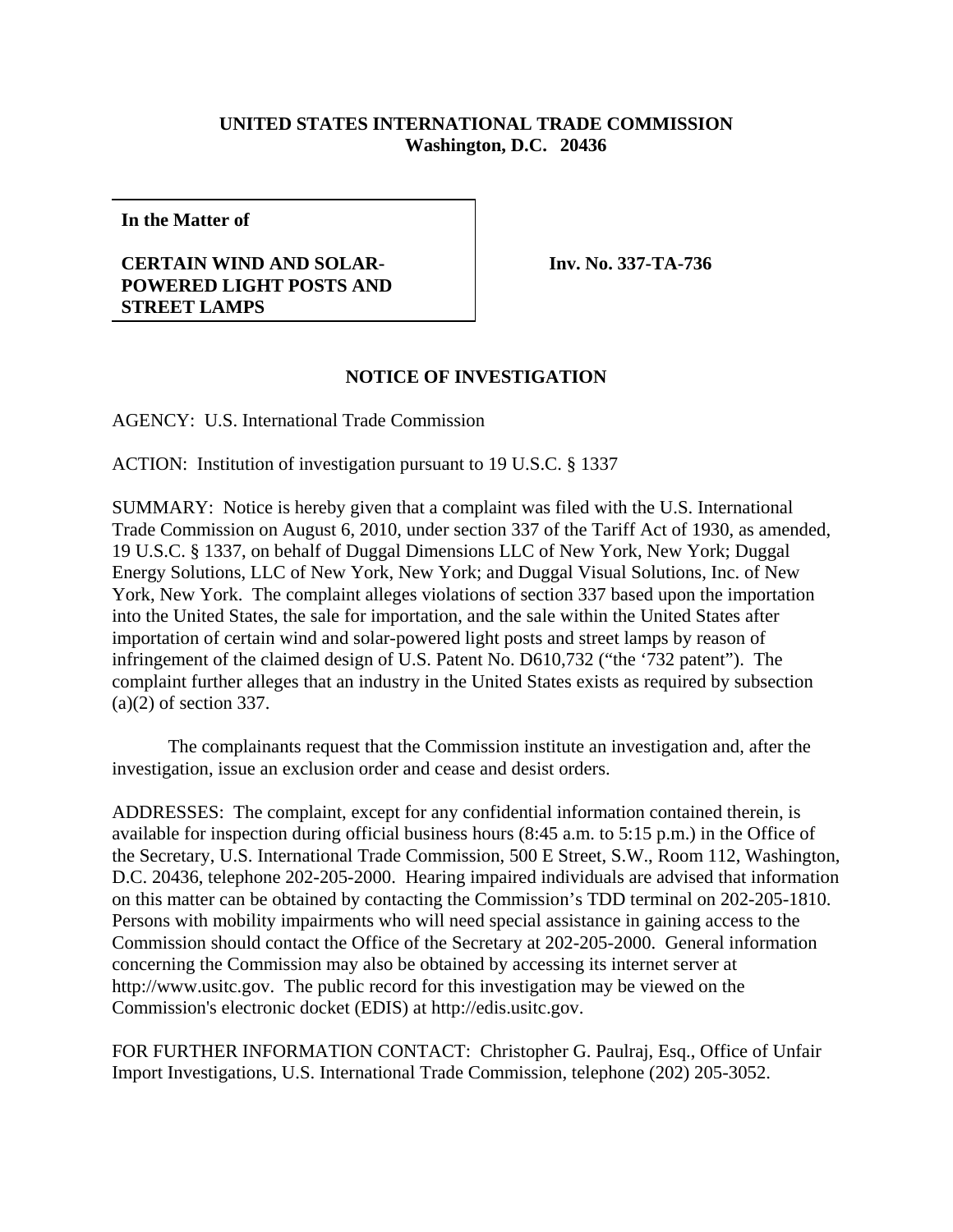AUTHORITY: The authority for institution of this investigation is contained in section 337 of the Tariff Act of 1930, as amended, and in section 210.10 of the Commission's Rules of Practice and Procedure, 19 C.F.R. § 210.10 (2010).

SCOPE OF INVESTIGATION: Having considered the complaint, the U.S. International Trade Commission, on September 21, 2010, ORDERED THAT –

(1) Pursuant to subsection (b) of section 337 of the Tariff Act of 1930, as amended, an investigation be instituted to determine whether there is a violation of subsection  $(a)(1)(B)$  of section 337 in the importation into the United States, the sale for importation, or the sale within the United States after importation of certain wind and solar-powered light posts and street lamps that infringe the claimed design of the '732 patent, and whether an industry in the United States exists as required by subsection (a)(2) of section 337;

(2) For the purpose of the investigation so instituted, the following are hereby named as parties upon which this notice of investigation shall be served:

(a) The complainants are:

Duggal Dimensions LLC 10 West  $24<sup>th</sup>$  Street New York, NY 10010

Duggal Energy Solutions, LLC 9 West 20<sup>th</sup> Street New York, NY 10011

Duggal Visual Solutions, Inc.  $10$  West  $24<sup>th</sup>$  Street New York, NY 10010

(b) The respondents are the following entities alleged to be in violation of section 337, and are the parties upon which the complaint is to be served:

> Gus Power Incorporated 770 Gana Court Mississauga, Ontario L5S 1P1 Canada

Efston Science Inc 3350 Dufferin Street Toronto, Ontario M6A 3A4 Canada